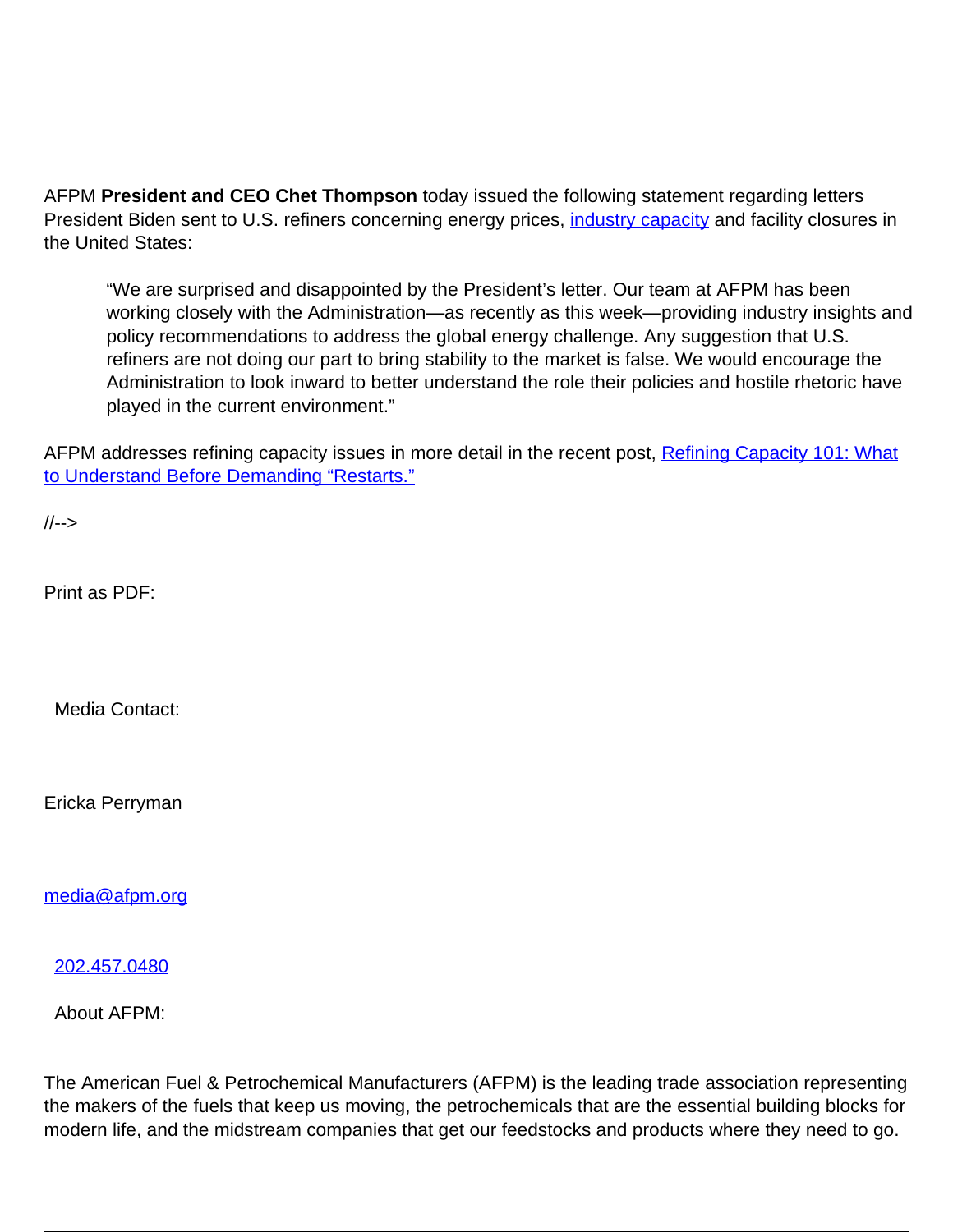We make the products that make life better, safer and more sustainable — we make progress.

| <b>Topics</b>                              |
|--------------------------------------------|
| <b>Investments</b>                         |
| <b>Disruptions</b>                         |
| <b>Operations</b>                          |
| <b>Fuel Products</b>                       |
| <b>Fuel Policy</b>                         |
| <b>Employees</b>                           |
| <b>Markets &amp; Supply</b>                |
| <b>U.S. Resources</b>                      |
| <b>Global Markets</b>                      |
| <b>Transportation &amp; Infrastructure</b> |
| <b>Prices</b>                              |
| <b>Reserves</b>                            |
| <b>Trade</b>                               |
| <b>Tax</b>                                 |

[Regulatory Reform](/topic/regulatory-reform)

Tags